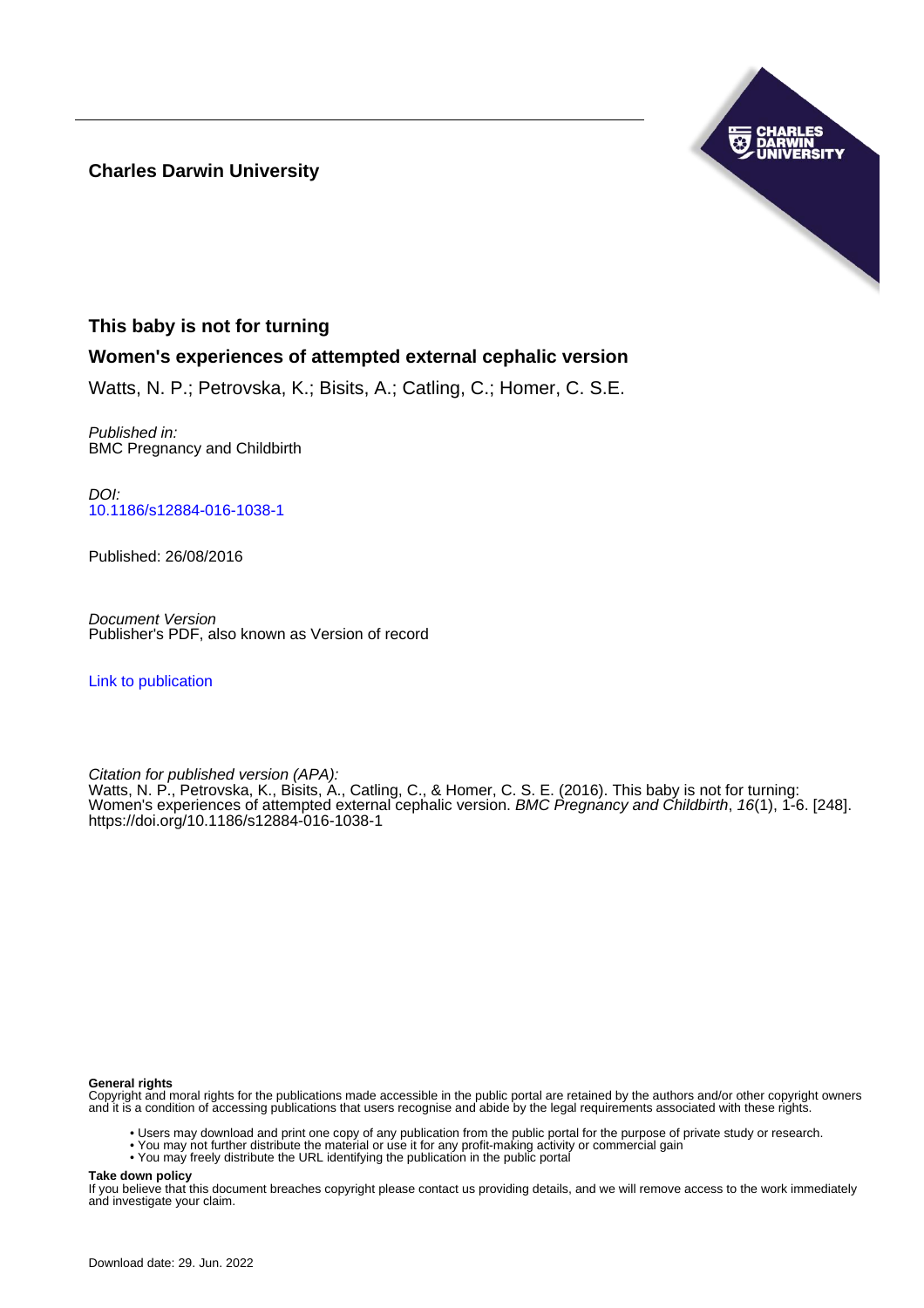# **RESEARCH ARTICLE External Structure Community Community Community Community Community Community Community Community**



# This baby is not for turning: Women's experiences of attempted external cephalic version

N. P. Watts<sup>[1](http://orcid.org/0000-0001-7352-2879)</sup>, K. Petrovska<sup>1</sup>, A. Bisits<sup>2</sup>, C. Catling<sup>1</sup> and C. S. E. Homer<sup>1\*</sup>

# Abstract

Background: Existing studies regarding women's experiences surrounding an External Cephalic Version (ECV) report on women who have a persistent breech post ECV and give birth by caesarean section, or on women who had successful ECVs and plan for a vaginal birth. There is a paucity of understanding about the experience of women who attempt an ECV then plan a vaginal breech birth when their baby remains breech. The aim of this study was to examine women's experience of an ECV which resulted in a persistent breech presentation.

Methods: A qualitative descriptive exploratory design was undertaken. In-depth semi-structured interviews were conducted and analysed thematically.

**Results:** Twenty two ( $n = 22$ ) women who attempted an ECV and subsequently planned a vaginal breech birth participated. Twelve women had a vaginal breech birth (55 %) and 10 (45 %) gave birth by caesarean section. In relation to the ECV, there were five main themes identified: 'seeking an alternative', 'needing information', 'recounting the ECV experience', 'reacting to the unsuccessful ECV' and, 'reflecting on the value of an ECV'.

Conclusions: ECV should form part of a range of options provided to women, rather than a default procedure for management of the term breech. For motivated women who fit the safe criteria for vaginal breech birth, not being subjected to a painful experience (ECV) may be optimal. Women should be supported to access services that support vaginal breech birth if this is their choice, and continuity of care should be standard practice.

Keywords: External cephalic version, Breech presentation, Pregnancy, Qualitative research, Caesarean section

# Background

The optimal mode of birth for women who have a baby in the breech position at term is controversial. Since the Term Breech Trial [\[1](#page-5-0)], the availability of planned vaginal breech birth has diminished [\[2](#page-5-0)]. In Australia, in 2012, 87 % babies in the breech position were born by caesarean section (CS) [\[3](#page-5-0)]. In an attempt to reduce the need for CS for breech, external cephalic version (ECV) has become a popular, safe practice and is recommended for women who have a straightforward pregnancy with a breech presentation near term [\[4](#page-5-0)–[8](#page-5-0)]. The procedure is offered to women from around 36 weeks gestation with success at early or late gestation being equivocal [[9](#page-5-0)]. Success rates

<sup>1</sup> Centre for Midwifery, Child and Family Health, Faculty of Health, University of Technology Sydney, Sydney, Australia

for ECVs are reported between 40 and 60 % [[10\]](#page-5-0). As such, an ECV has been identified as a potential way to reduce CS rates [[11](#page-5-0)] although consideration of the subsequent care for women whose babies remain breech is important.

There are few studies about a woman's experience surrounding an ECV and her subsequent preference for mode of birth [[12](#page-5-0)–[14](#page-6-0)]. These report on the experiences of women who have a persistent breech post ECV and then gave birth by CS, or on women who had successful ECVs that resulted in plans for a vaginal birth. There is a paucity of understanding about the experience of women who attempt an ECV then choose to plan a vaginal breech birth when their baby remains breech. Therefore, the aim of this study was to examine women's experience of an ECV that resulted in a persistent breech presentation. This is part of a wider program of research exploring the experiences of women who



© 2016 The Author(s). Open Access This article is distributed under the terms of the Creative Commons Attribution 4.0 International License [\(http://creativecommons.org/licenses/by/4.0/](http://creativecommons.org/licenses/by/4.0/)), which permits unrestricted use, distribution, and reproduction in any medium, provided you give appropriate credit to the original author(s) and the source, provide a link to the Creative Commons license, and indicate if changes were made. The Creative Commons Public Domain Dedication waiver [\(http://creativecommons.org/publicdomain/zero/1.0/](http://creativecommons.org/publicdomain/zero/1.0/)) applies to the data made available in this article, unless otherwise stated.

<sup>\*</sup> Correspondence: [caroline.homer@uts.edu.au](mailto:caroline.homer@uts.edu.au) <sup>1</sup>

Full list of author information is available at the end of the article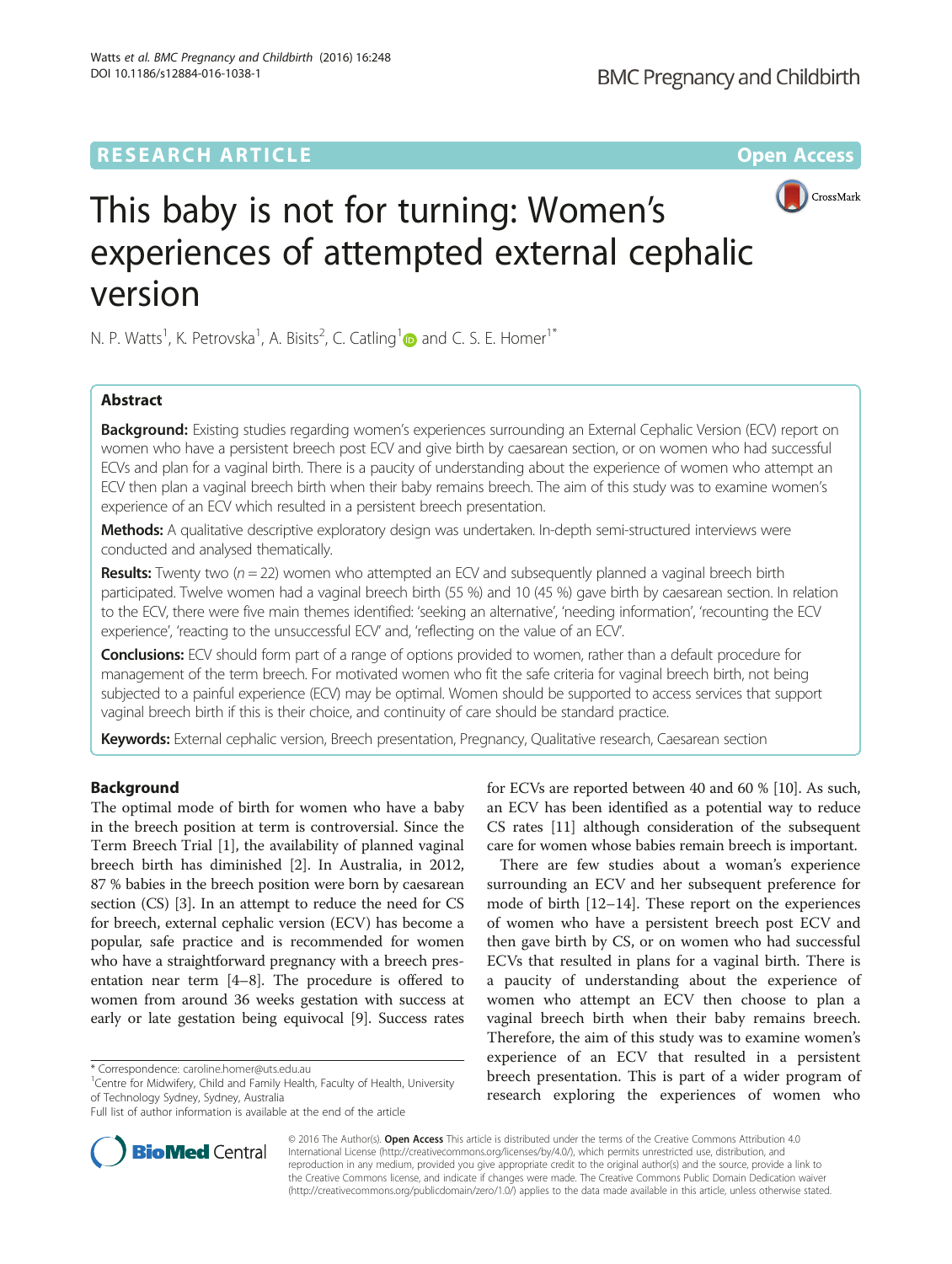choose a vaginal breech birth and the midwives and doctors who cared for them [\[15](#page-6-0)–[17\]](#page-6-0).

#### Methods

A qualitative descriptive study was undertaken [[18](#page-6-0), [19](#page-6-0)]. This approach was selected to enable an accounting of events from the participants of the study in order to better understand their experiences. The participants were the women who had experienced an ECV and while their stories are described and explored, the findings seek to interpret meanings and actions from those stories.

This study received approval from the Human Research Ethics Committee-Northern sector, South Eastern Sydney Local Health District, New South Wales Health. Reference: HREC 12/072 (HREC/12/POWH/163). Recruitment took place between March and October 2013 from two hospitals in New South Wales that supported planned vaginal breech birth.

English-speaking women, who after an unsuccessful ECV planned a vaginal breech birth for a singleton pregnancy in the past 7 years regardless of their eventual mode of birth, were recruited in 2013. Women were identified from two Australian public maternity units in urban/metropolitan areas that supported women to have a vaginal breech birth. A review of the hospitals' database that recorded women who planned a vaginal breech birth was undertaken to identify eligible women. In total, 32 women were invited to participate with 22 (69 % response rate) willing to be interviewed.

Two members of the research team conducted all the interviews. These took place in women's homes as that was identified as the most convenient. Appointments were made with women at a time most suitable to them and usually family members or partners cared for the children while the interview took place. A series of open-ended questions were asked during interview, which lasted around 60 min. Each were recorded with a digital voice recorder and transcribed by a professional transcription service. Data collection ended when no new information arose from the interviews and it was agreed by the research team that data saturation had been achieved.

We used a similar process to that reported in our previous paper [\[15](#page-6-0)]. An inductive thematic analysis was used to identify, describe, and analyse themes and patterns within the data [\[20\]](#page-6-0). The process meant that transcriptions were initially read and re-read by three members of the research team and codes were identified. The codes were then examined for patterns and the underlying meaning of the issues identified were analysed within and between transcripts. The codes were refined and then grouped according to commonalities which gave themes. These were shared with the research group again and then cross-reviewed with the data,

carefully considering counterexamples or negative cases to ensure that the similarity and diversity of experiences were identified [\[21](#page-6-0)].

The themes are illustrated with quotes from the data. At the end of each quote is a code indicating the interview number and whether they had a caesarean section (CS) or a vaginal birth (VB).

#### Results

Twenty-two women were interviewed, of which three quarters were primiparous  $(n = 16; 73 \%)$ . All were Caucasian, and the majority were educated to tertiary level. Most women were interviewed in the 3 years since their breech birth. At the time of the ECV, most  $(n = 16; 73%)$  women were attending a hospital that did not support vaginal breech birth. After the breech presentation persisted, these women were informed that they would need a CS and all decided to actively seek different carers to facilitate vaginal breech birth. The other six (27 %) women were receiving care at a hospital that supported vaginal breech birth and continued with this care. Overall outcomes of birth were that twelve (55 %) women achieved a vaginal breech birth and 10 (45 %) gave birth by CS after labour had commenced (see Fig. [1](#page-3-0)).

Five main themes were identified. These were 'seeking an alternative', 'needing information', 'recounting the ECV experience', 'reacting to the unsuccessful ECV' and, 'reflecting on the value of an ECV'.

#### Seeking an alternative

Most women sought out other means to turn the baby and viewed the ECV as their last resort. Most tried more than one alternative therapy prior to attempting an ECV, some of which consisted of acupuncture, chiropractic, hypnotherapy, moxibustion, maternal positioning and yoga. This was motivated by the desire to avoid a medical procedure (ECV) and ultimately to avoid a CS birth. One woman said:

"So I thought the whole breeching thing - I'll fix that easy. It's not a problem. I just do acupuncture, I do chiropractic, I do my exercises, he's going to turn'. That was my attitude. And I thought he was going to turn all the way up to, the D-Day but…yeah. That didn't happen." CS3

# Needing information

Women needed detailed individualised information to assist their decision-making to have an ECV. The way information was presented by clinicians made a difference to the way women felt about attempting an ECV. For example: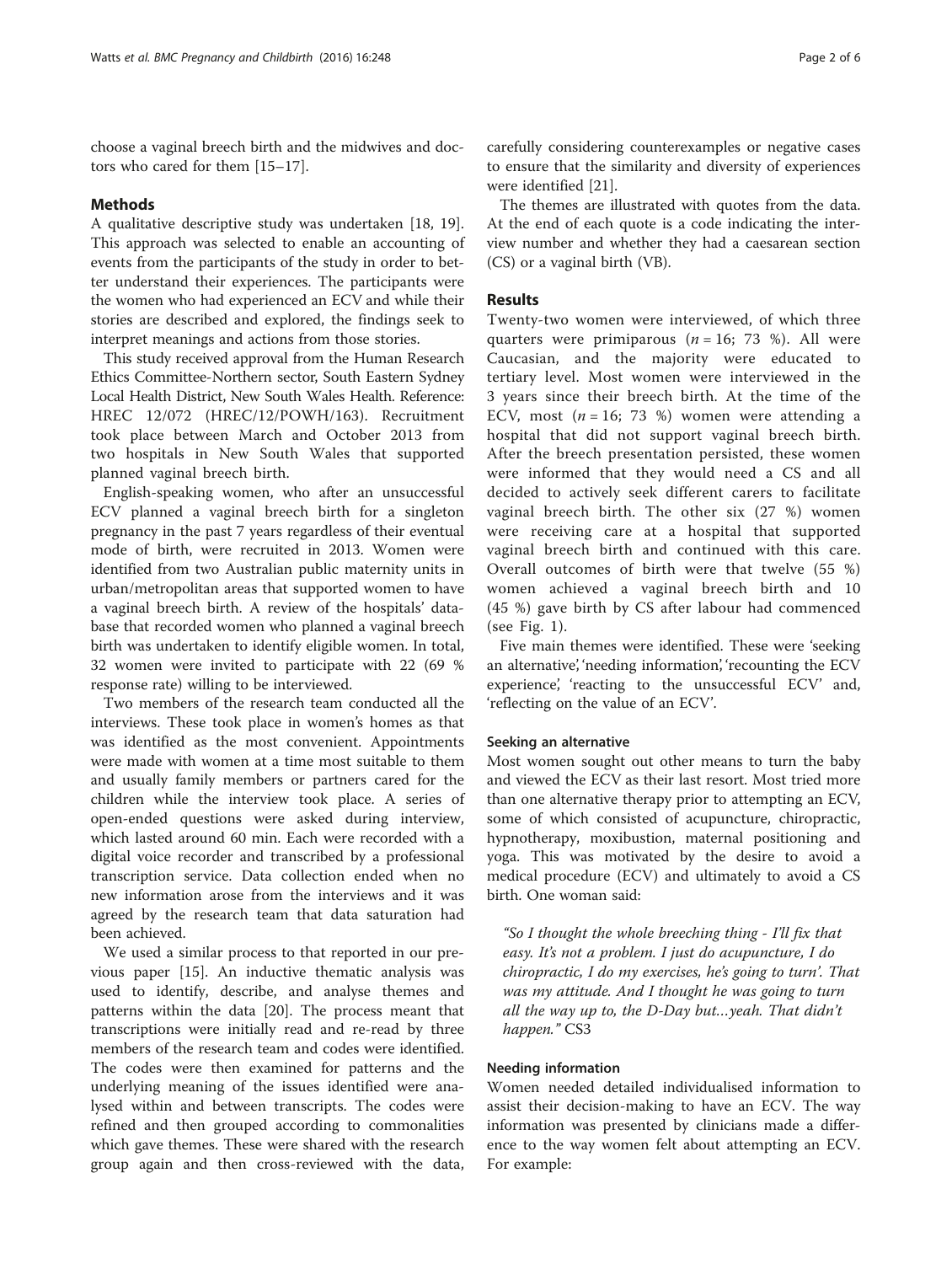<span id="page-3-0"></span>

"When he offered the option he did it in such a way that it was so welcoming, it didn't feel like it was a procedure and he assured me it would be up to the point that he felt the most pressure that he felt would be safe for the baby. So that was a different way in which the ECV was painted and so I agreed to do the ECV." CS15

Despite this positive comment, many other women believed they were given insufficient information by their clinicians about the risks and benefits of an ECV. One woman expressed this by saying:

"I felt that I wasn't adequately educated as to what it was going to be like. I think I would have preferred a more complete understanding of the process before I made the choice more than just being told 'it's not pleasant'." VB10

Many women sought additional information from the internet, social media and their friends and family regarding ECV. Information on the internet was mostly reported as negative. This clouded the perception of the value of attempting an ECV. One woman said:

"I stupidly Googled it before I went and I find that people only want to share their stories when they are horrific." VB11

Some women felt they were not given a choice to opt out of an ECV, but that it was an expected step in the course of management for a breech baby. One woman expressed this lack of choice saying:

"I don't think it was really presented as an option it was just presented as the next step." VB17

## Recounting the ECV experience

When asked how they felt about the experience of having the ECV performed, the majority of women responded that the procedure caused them physical pain. Because of the subjective nature of the experience of pain, some of the women compared it to other painful events in their life, like childbirth. For example:

"I can do pain. I didn't have drugs for my first labour and I didn't have drugs for my second labour.. but that was, incredibly painful." VB1

Some women continued to have pain for some time after the procedure. One woman said:

"I remember going to bed afterwards and trying to sleep 'cause I was just in so much pain. And it really felt like someone had pummelled me, I had been through an absolute wringer." VB22

## Reacting to an unsuccessful ECV

The reaction to a persistently breech baby was mixed. Most women had a strong emotional response, but reactions varied dependent upon where the ECV was attempted. For women who were already in a hospital supportive of vaginal breech birth, the significance of an unsuccessful ECV was negligible as the option of vaginal birth was already in place prior to the procedure. For the women who were not given this option, disappointment and distress were reported. The availability of vaginal breech birth for these women was crucial to how they felt about the outcome of the ECV. These women expressed feelings of disappointment, devastation and unacceptance of the consequence of having a baby remaining in the breech position. For example: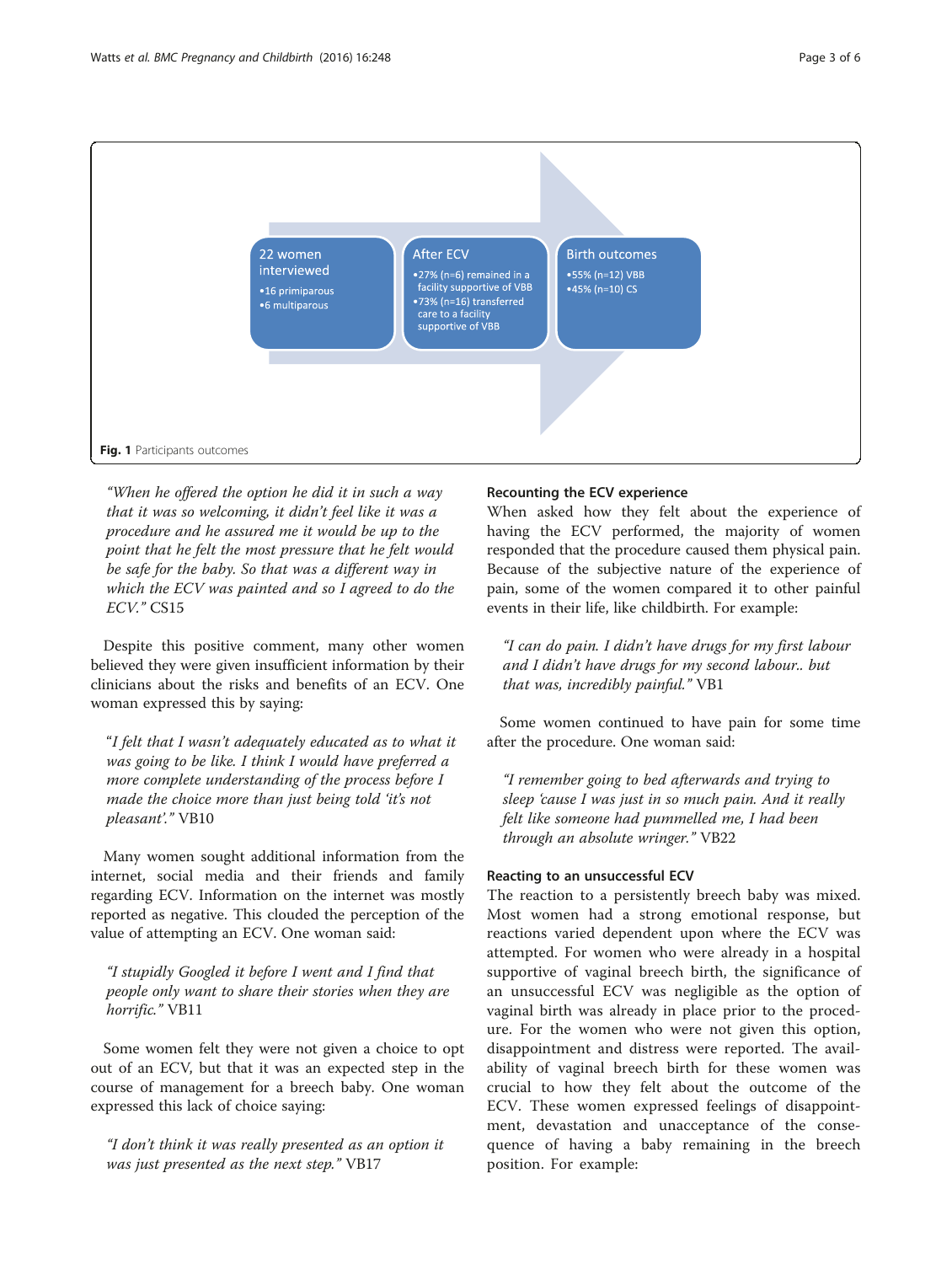"I definitely didn't accept it. And I remember when I came home from the ECV that had failed and I was, you know, again, wailing and crying. Just absolutely devastated." VB17

Women, cared for in hospitals that did not support vaginal breech birth, hinged their hopes on a successful ECV as they felt it was the last resort to be able to continue along their path of planning a vaginal birth. One women woman said:

"It was awful. I was quite traumatised after that [ECV]. I think also knowing that this was my last chance, if he didn't turn that I would have to have a caesarean." VB14

In comparison, women who were aware of the option of vaginal breech birth prior to ECV were not as concerned when the procedure did not turn the baby. For example:

"We walked away from that and I think at that point I began to accept that she wasn't going to turn back. And that I was going to be delivering her breech [vaginally]." CS5

# Reflecting on the value of ECV

Almost half of the women (46 %) said they would not attempt an ECV in a future pregnancy. Reasons for this were three-fold. Firstly, the experience caused physical pain. This was expressed by one woman as:

"So they're pushing your stomach around and it's just bloody excruciating… it just didn't feel good… Never, never, never, again will I ever, ever, do that, never." VB10

Secondly, ECV was seen as a procedure that introduced excessive risk to the baby that the women considered unnecessary, and some felt guilty for this. For example:

"felt really guilty that I'd possibly brought a little bit of distress to my baby in utero.. would never attempt an ECV if I was breech second time around." VB2

Thirdly, the option and availability of a planned vaginal breech birth meant the women who were already in a hospital supportive of vaginal birth did not appreciate that an ECV to promote cephalic presentation was worthwhile because the fetal presentation was inconsequential for their pregnancy and birth. Many women who sought out the option of vaginal breech birth commented that if the option of vaginal breech birth had have been presented and available prior to attempting an ECV then they may not have chosen to attempt it. One woman said:

"I think I wish I'd had more information about the ECV and that it's not necessarily something that you need to do.. so from what I know now, I wouldn't necessarily make that choice." VB8

# **Discussion**

This study describes Australian women's experiences who underwent an ECV which resulted in a baby who remained a breech presentation. Other studies have described women's experiences of having a breech presenting baby [[22](#page-6-0)–[24\]](#page-6-0) and ECV [[13, 14, 25](#page-6-0)–[27\]](#page-6-0). Our findings add to the understanding of women's experiences with a breech-presenting baby in the late third trimester of pregnancy as many women are offered an ECV,

It was common for women to seek out a variety of complementary therapies for the relief of pregnancyrelated complaints and symptoms [\[28](#page-6-0)], and this included turning babies [[23](#page-6-0)]. This study showed that women used alternative therapies to attempt spontaneous cephalic version. However, few were reported in the literature as having any major effect on turning babies, although moxibustion (a Chinese herbal medical intervention that stimulates acupuncture points) may have some effect in reducing CS rates when used in conjunction with positional therapies [[29](#page-6-0), [30](#page-6-0)].

Alternative therapies can also be used to reduce the discomfort of an ECV. Women were not given analgesia during the ECV in this study, although methods to reduce discomfort can include hypnosis [[31](#page-6-0)], inhalation analgesia, [\[32\]](#page-6-0), injectable analgesia, and regional anaesthesia [[33](#page-6-0)]. However, pain levels vary in women and women's perception and recollection of pain are important. Vlemmix et al. [\[25\]](#page-6-0) concluded that a woman's willingness to agree to undergo an ECV is influenced by her perception of the pain and the likely success of converting her baby to a cephalic presentation. Women's recollection of pain can also be diminished if their ECV was successful [\[26\]](#page-6-0). This may explain why the majority of women in this study reported it as a painful experience, as they all had an unsuccessful ECV, although this memory may have been compounded by the distress three quarters of them felt when they were told to expect a CS.

The way information and options for birth were presented was important. The timing, manner and content of the information were central to women's levels of anxiety. Discussions with health professionals surrounding myths (predominately found on the internet) and risks and benefits for ECV, vaginal breech birth and caesarean section were appreciated. In particular, risks and benefits are useful when articulated in a clear, easy to understand format especially the success rates. ECV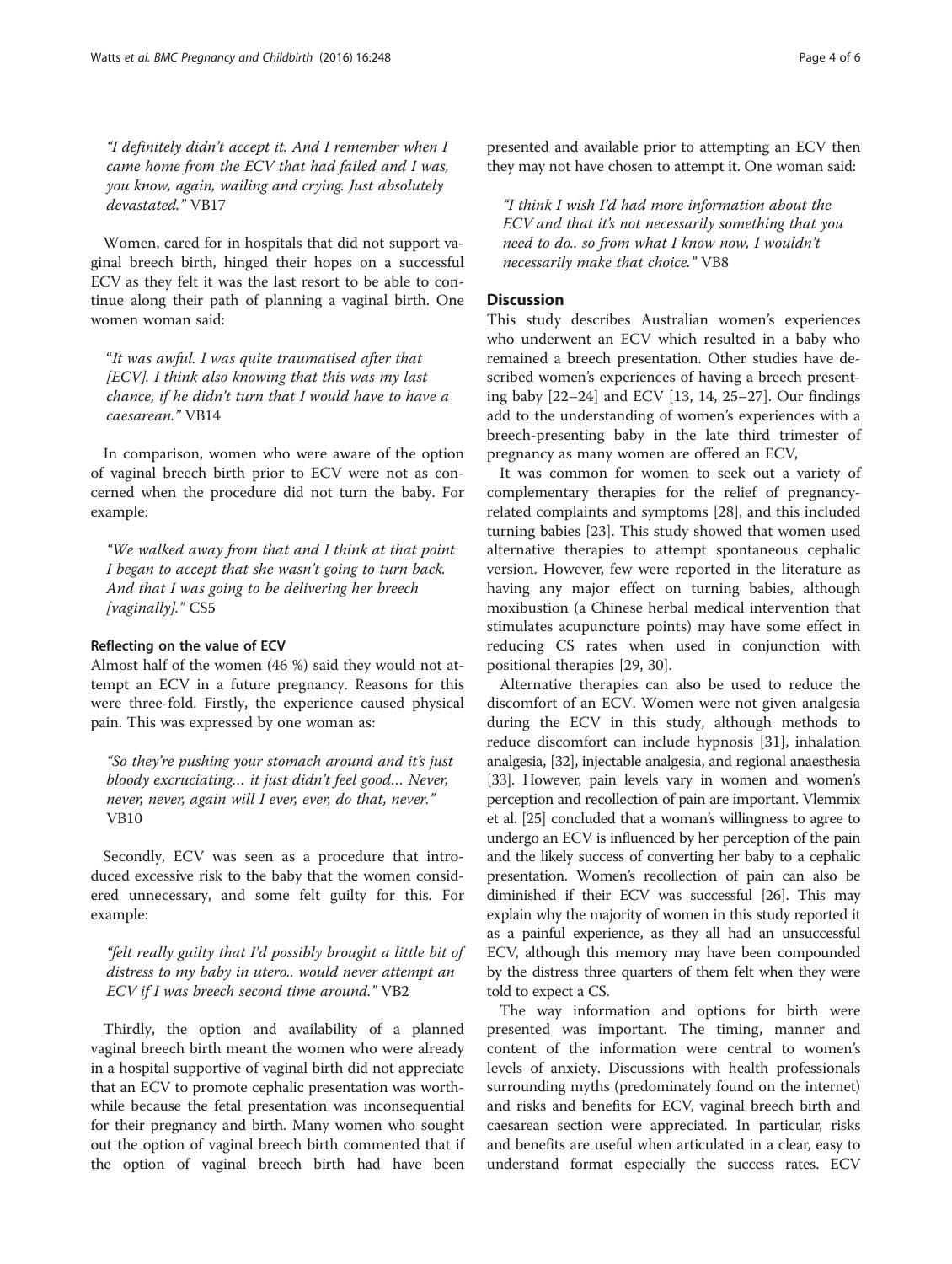<span id="page-5-0"></span>success rates of 40–60 % have been reported [10], however it is pertinent to reveal local rates to women as well as discuss rates for women's individual breech-positioned baby (eg. frank, footling). For example, footling breech babies have 2.77-times more likelihood of remaining cephalic after ECV than babies in a frank breech position [\[34](#page-6-0)]. Information to aid decision-making can also be facilitated through a decision-making tool. For example, a small study in Canada using an audio-guided workbook for women with a breech presentation was found to be helpful, although self-rated anxiety levels were not lowered significantly after using the decision aid [\[35\]](#page-6-0).

Breech positions have long been seen as 'malpositions' of the fetus. It could be argued that there is a place for respecting women's choice to refuse ECV and try for a vaginal breech birth. Other countries, such as Finland, where one in three women with breech babies are eligible and willing to try for a vaginal birth have this attitude towards breech-positioned babies [[36](#page-6-0)]. Furthermore, another study by the same authors suggested that a trial of vaginal breech birth is as positive as a vertex birth experience for women [[22\]](#page-6-0). Considering this, it may be time to move away from the approach of women being told their babies are in the 'wrong' position, and that turning them to a cephalic presentation is the only desirable option.

This study included a selective group of women because they were highly motivated to pursue a vaginal breech birth. This may not reflect the general population of women, many of whom consent to a caesarean section when their baby is persistently breech. Despite this, these women provide a unique opportunity to understand the experience of women who have an ECV that does not turn their baby. Qualitative studies such as this provide a window into the experience for these women and could be reflective of other women's experiences.

## Conclusion

Understanding women's experiences is important for doctors and midwives who provide care for women with a baby in the breech presentation late in pregnancy. ECV should form part of a range of options provided to women, rather than a default procedure for management of the term breech. For motivated women who fit the safe criteria for vaginal breech birth, not being subjected to a painful experience (ECV) is optimal. Given many women reported that they would not attempt an ECV in a future pregnancy, access services that support vaginal breech birth needs to be made available.

#### Acknowledgements

We would like to acknowledge the women who freely gave their time to be interviewed for this study

#### Funding

The study was supported by a small scholarship grant from the Australian College of Midwives, New South Wales Branch.

#### Availability of data and materials

The data will not be shared. This is because there is identifying information within the files.

#### Authors' contributions

The contribution to authorship is: CC contributed to writing and editing, NW interviewed the women, analysed the data and contributed to the writing, KP interviewed the women and, AB contributed to the conception, design and protocol, CH coordinated the study, contributed to the protocol, design and writing, and approved the final draft. All were involved in revision and final approval.

#### Competing interests

There are no competing interests.

#### Consent for publication

Not applicable.

#### Ethics approval and consent to participate

This study received approval from the Human Research Ethics Committee-Northern sector, South Eastern Sydney Local Health District, New South Wales Health. Reference: HREC 12/072 (HREC/12/POWH/163).

#### Author details

<sup>1</sup> Centre for Midwifery, Child and Family Health, Faculty of Health, University of Technology Sydney, Sydney, Australia. <sup>2</sup> Royal Hospital for Women, Sydney Australia.

#### Received: 10 December 2015 Accepted: 11 August 2016 Published online: 26 August 2016

#### References

- 1. Hannah ME, Hannah WJ, Hewson SA, Hodnett ED, Saigal S, Willan AR. Planned caesarean section versus planned vaginal birth for breech presentation at term: a randomised multicentre trial. Lancet. 2000;356(9239): 1375–83.
- 2. Daviss B-A, Johnson KC, Lalonde AB. Evolving evidence since the term breech trial: Canadian response, European dissent, and potential solutions. J Obstet Gynaecol Can. 2010;32(3):217–24.
- 3. Australian Institute of Health and Welfare. Mothers and Babies Report, 2012. Canberra: AIHW; 2014.
- 4. The Royal Australian and New Zealand College of Obstetricians and Gynaecologists. Management of Breech Presentation at Term. Melbourne: RANZCOG; 2013.
- 5. Royal College of Obstetricians and Gynaecologists. External cephalic version and reducing the incidence of breech presentation Guideline no. 20a. London: RCOG; 2010.
- 6. Nassar N, Roberts CL, Barratt A, Bell JC, Olive EC, Peat B. Systematic review of adverse outcomes of external cephalic version and persisting breech presentation at term. Paediatr Perinatal Epidemiol. 2006;20(2):163–71.
- 7. Hutton EK, Hofmeyr G. External cephalic version for breech presentation before term. Cochrane Database of Systematic Reviews 2006 (Issue 1. Art. No.: CD000084. DOI: [10.1002/14651858.CD000084.pub2\)](http://dx.doi.org/10.1002/14651858.CD000084.pub2).
- 8. Grootscholten K, Kok M, Oei SG, Mol BWJ, van der Post JA. External Cephalic Version–Related Risks: A Meta-analysis. Obstet Gynecol. 2008;112(5):1143–51.
- 9. Hutton EK, Hannah ME, Ross SJ, Delisle MF, Carson GD, Windrim R, et al. The Early External Cephalic Version (ECV) 2 Trial: an international multicentre randomised controlled trial of timing of ECV for breech pregnancies. BJOG: IntJ Obstetr Gynaecol. 2011;118(5):564–77.
- 10. Hofmeyr G, Kulier R, West H. External cephalic version for breech presentation at term. . Cochrane Database of Systematic Reviews 2015 (Issue 4. Art. No.: CD000083. DOI: [10.1002/14651858.CD000083.pub3](http://dx.doi.org/10.1002/14651858.CD000083.pub3)).
- 11. Cho L, Lau W, Lo T, Tang H, Leung W. Predictors of successful outcomes after external cephalic version in singleton term breech pregnancies: a 9-year historical cohort study. Hong Kong Med J. 2012;18(1):11–9.
- 12. Menakaya UA, Trivedi A. Qualitative assessment of women's experiences with ECV. Women Birth. 2013;26(1):e41–4.